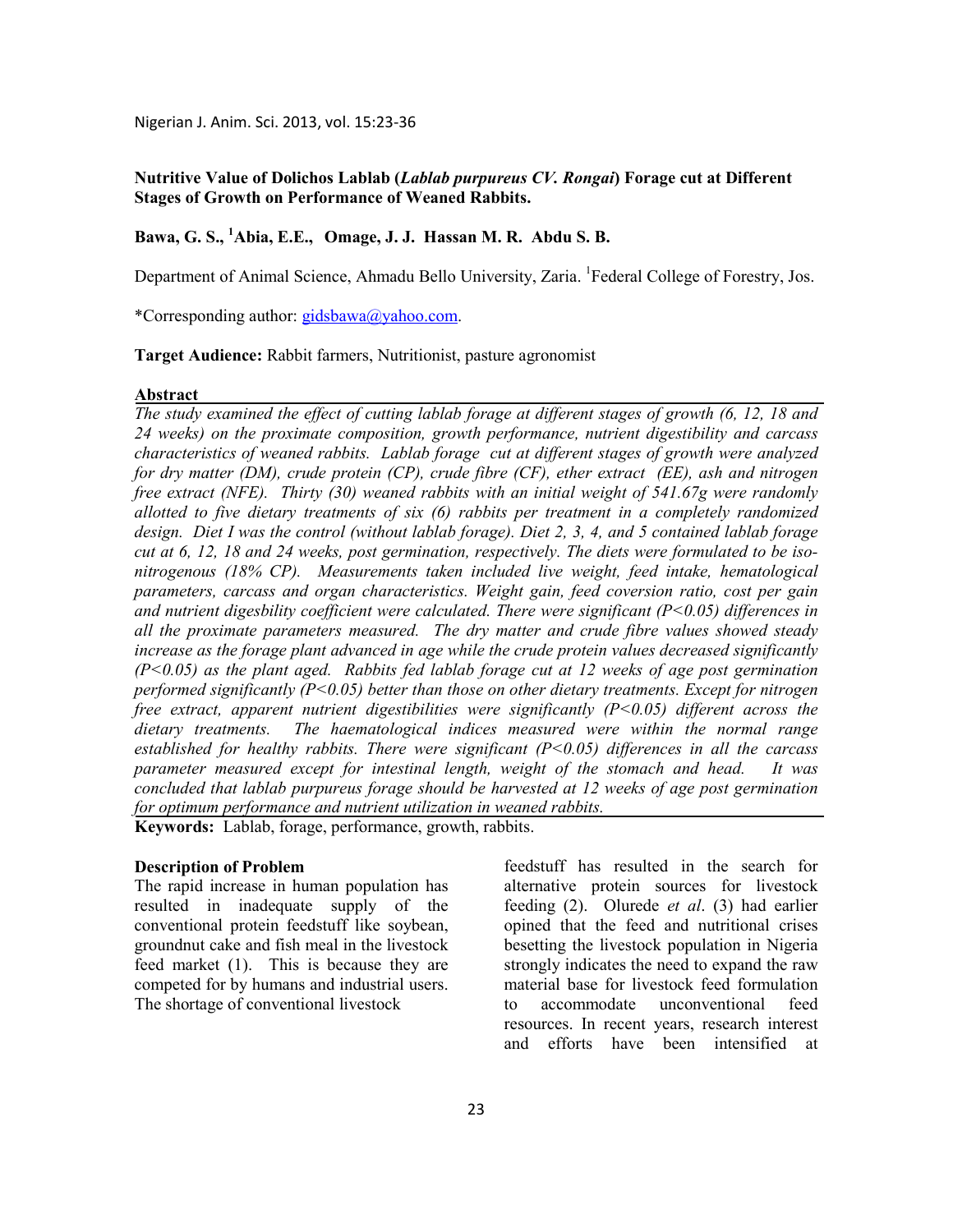identifying new potentially useful leguminous forage plants that could be used as protein sources in diets of rabbits because of their ability to efficiently convert a wide variety of forage materials to meat than most monogastric animals. One of such forage resource that is receiving attention and could be used as an alternative source of protein in rabbit nutrition is lablab forage.

*Lablab purpureus* is a dual purpose legume crop that is rapidly gaining acceptance by agro-pastoral farmers and have been widely used for feeding ruminants in the tropics (4, 5). It has high forage yield potential compared to other commonly grown legume crops (6). It is drought tolerant and can grow successfully in dry areas with rainfall as low as 40 mm (7, 8). Unlike groundnut haulms that is popular in feeding ruminants in the northern part of Nigeria, lablab forages are either left in the open field to be wasted or used by some livestock farmers to feed their animals post harvest when the forage plant have aged and the nutrient content might have depreciated. The use of poor quality lablab haulms, as it is the common practice among livestock farmers, may not elicit the optimum performance of the animals. It is against this background that this study was designed to evaluate the effect of harvesting lablab forage at different stages of growth post germination on the proximate composition, growth performance, carcass characteristics, and nutrient digestibility of weaned rabbits.

# **Materials and Methods**

### *Source and processing of lablab forage*

The lablab forage used for the study was harvested at different stages (6, 12, 18, and 24 weeks) of growth at the Institute for Agricultural Research (IAR) Farm, Ahmadu Bello University, Zaria. The forage materials were sundried post harvest and milled before incorporation into the experimental diets.

### *Proximate analysis of lablab forage*

The dry matter (DM) of the forage materials was determined based on weight loss after 24 hours in an oven at a temperature of  $100^{\circ}$ C. Nitrogen (N) content was determined by the macro Kjeldahl method (9) and crude protein (CP) calculated as nitrogen content multiply by  $6.25$  (N x  $6.25$ ). The ash content was determined as the residue remaining after incinerating the sample at  $600^{\circ}$ C for 3 hours in a muffle furnance. The AOAC (9) procedure were employed for ether extract (EE) and crude fibre (CF) determination. The metabilizable energy (ME) of the forage materials cut at different stages of growth were calculated from the proximate composition data using the formula described by (10 ) as detailed below:

Metabolizable Energy ME (Kcal/kg) =  $37 \text{ x}$  $(\% CP) + 81.8 \times (\% EE) + 35 \times (\% NFE).$ 

Where

ME=Metabolizable Energy CP=Crude Protein EE=Ether Extract CF=Crude Fibre NFE=Nitrogen Free Extract.

### *Source of experimental animals*

The rabbits used for the study were of mixed breed and were obtained from the Department of Animal Science Teaching and Research Farm, Ahmadu Bello University, Zaria.

### *Experimental diets*

Five Iso-nitrogenous (18 % CP) diets were formulated for the study (Table 1). Diet 1 was the control and was without lablab forage. Diets 2, 3, 4, and 5 had lablab forage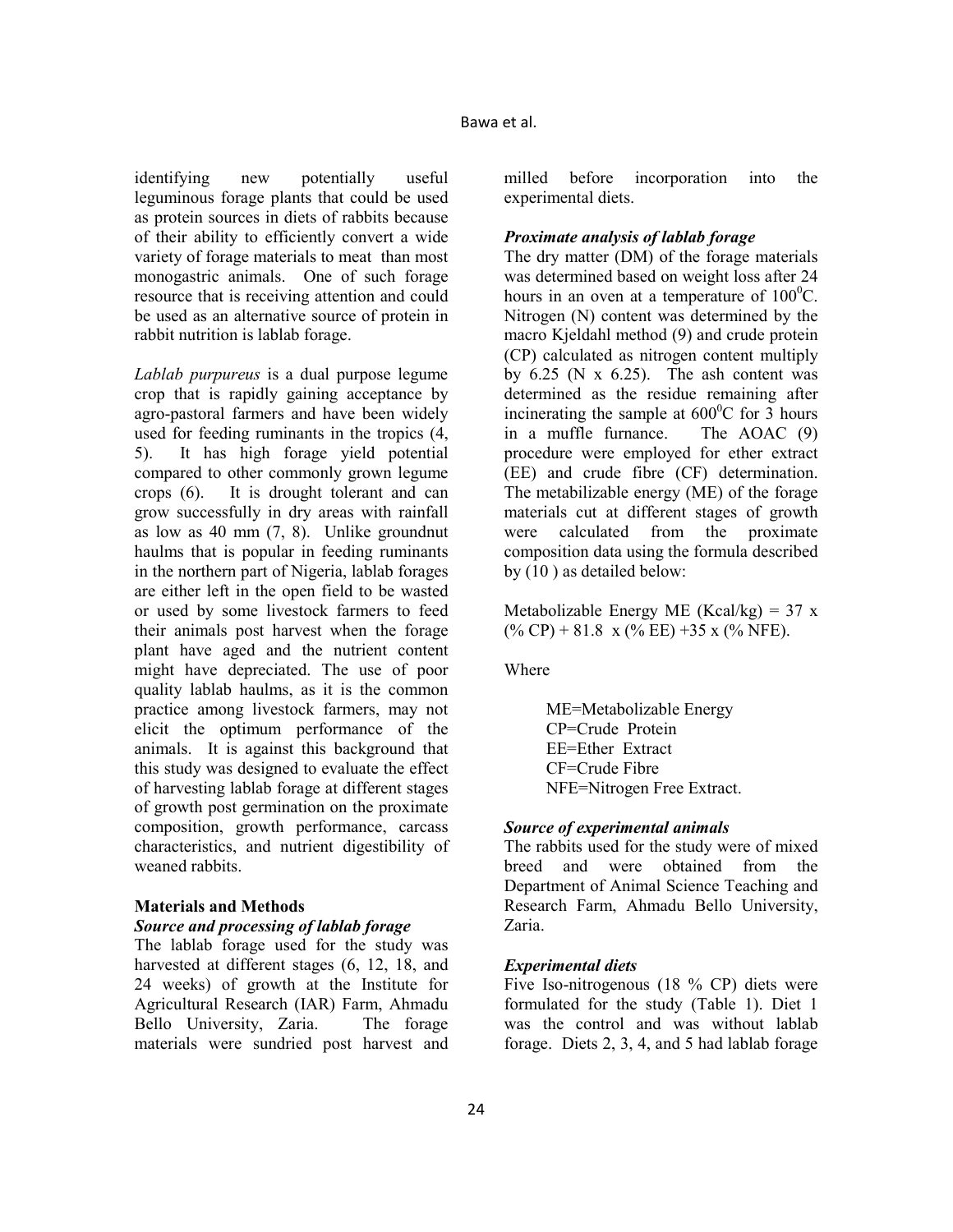cut at various stages of growth (6, 12, 18 and 24 weeks) included at 20% level, respectively. The proximate composition of the experimental diets is presented in Table 2.

## *Design and management of experimental animals*

Thirty weaned rabbits of mixed breed with average initial weight of 541.67g were randomly allotted into five treatment groups of six rabbits per treatment. The rabbits were housed in a standard four tier hutch (120cm x 150cm). The hutches were housed in a well ventilated house and had trays underneath for faecal and urine collection. Feed and water were given to the rabbits *ad libitum*  throughout the trial period which lasted for 56-days. Precautive measures were taken to prevent feed wastage. The rabbits were weighed individually at the beginning of the experiment and subsequently on a weekly basis with a top loading sensitive balance scale. Each morning, feed not consumed were weighed and the amount of feed consumed determined by subtracting the left over feed from the amount of feed given to each of the animals the previous day. Daily weight gain and feed intake were calculated and recorded at the end of each week. Feed conversion ratio and cost per gain were calculated.

### *Apparent nutrient digestibility study*

The digestibility trial was conducted using 24 male rabbits with four rabbits per treatment. The animals were individually placed in

metabolism cages and were fed the experimental diets meant for each treatment group for 7 days to establish their average daily feed intake. Thereafter, they were fed 90% of their *ad libitum* intake to reduce feed wastage. Water was given *ad libitum.* Faecal collection was for seven days, using aluminum tray placed under the cages. The collected faecal samples were dried using a Gallen Kamp<sup>R</sup> oven at  $60^{\circ}$ C for 12 hours and subsamples stored in the refrigerator for proximate analysis.

The apparent nutrient digestibility for each of the nutrient was calculated using the formula below:

Apparent nutrient digestibility  $=$ 

Amount of nutrient intake – Amount of nutrient in faeces <br>Amount of nutrient intake  $X$  100

## *Blood collection and analysis*

At the  $7<sup>th</sup>$  week of the feeding trial, blood samples (5ml each) were collected from three rabbits per treatment into sample bottles containing Ethylene Diamine Tetra – Acetate (EDTA) as anticoagulant. The blood samples were assayed for haemoglobin (Hb), total protein (Tp), packed cell volume (PCV) and white blood cell (WBC). Packed cell volume and haemoglobin concentration were determined at the clinical Pathology Laboratory, Faculty of Veterinary Medicine, Ahmadu Bello University, Zaria using wintrobes Microhaematocrit and Calorimetry Cyanomethaemoglobin method (10 ).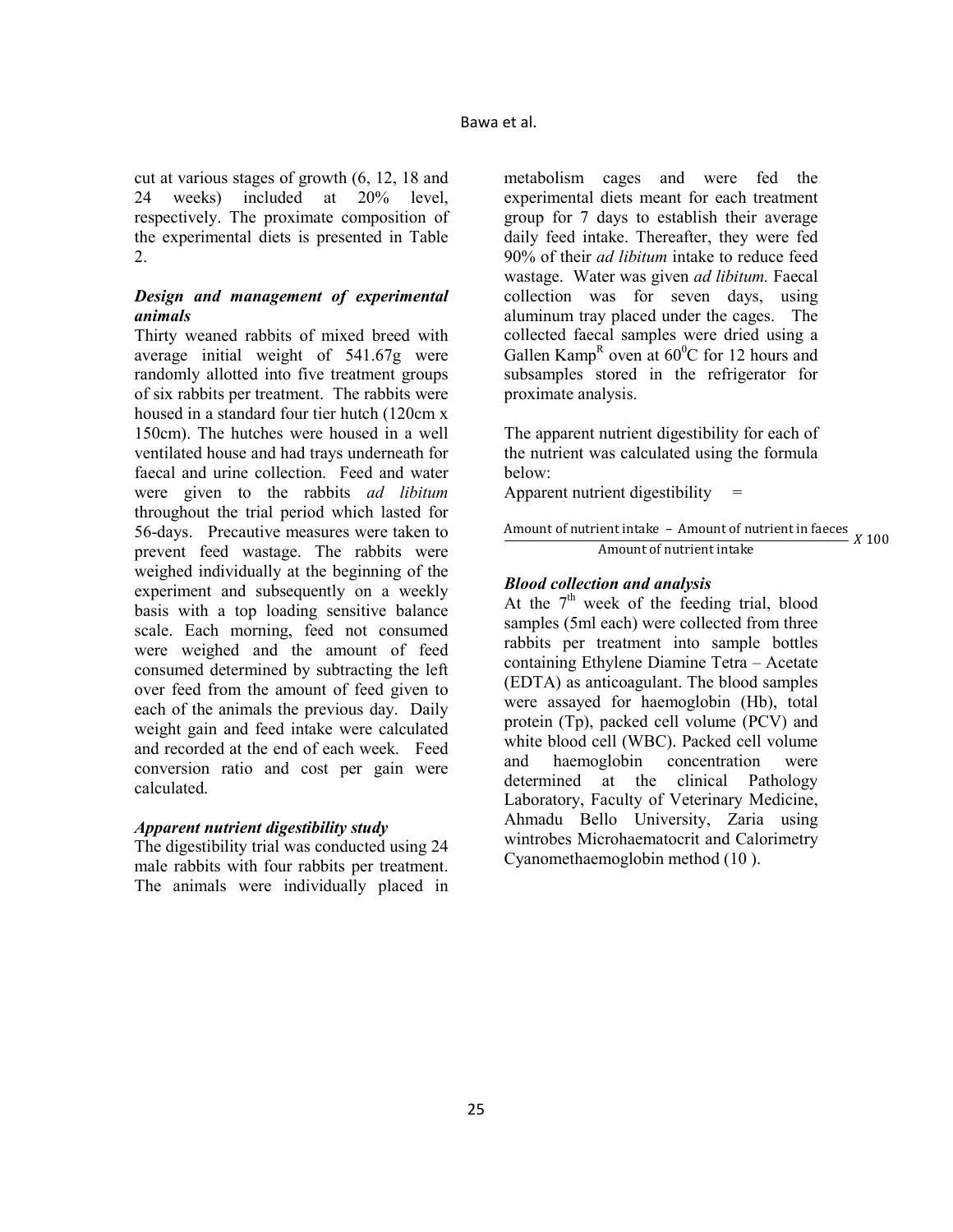#### Bawa et al.

|                            | Lablab forage cut at different age (weeks) |       |       |       |       |  |  |
|----------------------------|--------------------------------------------|-------|-------|-------|-------|--|--|
| Feed Ingredient $(\% )$    | Control                                    | 6     | 12    | 18    | 24    |  |  |
| Maize                      | 55.14                                      | 38.57 | 38.57 | 38.57 | 38.57 |  |  |
| Lablab Forage              |                                            | 20.00 | 20.00 | 20.00 | 20.00 |  |  |
| Groundnut cake             | 15.89                                      | 12.43 | 12.43 | 12.43 | 12.43 |  |  |
| Soyabeans meal             | 5.00                                       | 5.00  | 5.00  | 5.00  | 5.00  |  |  |
| Wheat Offal                | 10.00                                      | 10.00 | 10.00 | 10.00 | 10.00 |  |  |
| Maize Offal                | 10.00                                      | 10.00 | 10.00 | 10.00 | 10.00 |  |  |
| <b>Bone Meal</b>           | 3.00                                       | 3.00  | 3.00  | 3.00  | 3.00  |  |  |
| Common Salt                | 0.30                                       | 0.30  | 0.30  | 0.30  | 0.30  |  |  |
| Lysine                     | 0.20                                       | 0.20  | 0.20  | 0.20  | 0.20  |  |  |
| Methionine                 | 0.25                                       | 0.25  | 0.25  | 0.25  | 0.25  |  |  |
| Vitamin Premix*            | 0.25                                       | 0.25  | 0.25  | 0.25  | 0.25  |  |  |
| Total                      | 100                                        | 100   | 100   | 100   | 100   |  |  |
| <b>Calculated Analysis</b> |                                            |       |       |       |       |  |  |
| $ME$ (kcal/kg)             | 2884                                       | 2645  | 2645  | 2645  | 2645  |  |  |
| Crude Protein $(\% )$      | 18.00                                      | 18.00 | 18.00 | 18.00 | 18.00 |  |  |
| Crude fibre $(\% )$        | 6.27                                       | 9.68  | 9.68  | 9.68  | 9.68  |  |  |
| Lysine $(\% )$             | 0.84                                       | 0.75  | 0.75  | 0.75  | 0.75  |  |  |
| Methionine $(\% )$         | 0.49                                       | 0.46  | 0.46  | 0.46  | 0.46  |  |  |
| Calcium $(\% )$            | 1.36                                       | 1.70  | 1.70  | 1.70  | 1.70  |  |  |
| Phosphorus $(\% )$         | 1.04                                       | 0.80  | 0.80  | 0.80  | 0.80  |  |  |

**Table 1: Composition of Experimental Diets Containing Lablab Forage cut at Different Stages of Growth** 

\*A Vitamin mineral premix provides per kg diet: Vitamin A, 13.340 iu, vitamin D<sub>3</sub> 2680 iu, vitamin E<sub>10</sub>iu, vitamin K, 2.68 iu, Calcium pentothenate, 10.68mg, Vitamin B<sub>12</sub> 0.022mg; Folic acid, 0.668mg; Choline chloride 400mg; Chlorotetracycline, 26-28mg; Manganese, 133.34mg; Iron, 66.68mg; Zinc, 53.34mg; Copper, 3.2mg; Iodine, 1.86mg; Colbalt, 0.268mg; Selenium, 0.108mg. ME= Metabolizable Energy (kcal/kg)

## **Table 2: Proximate Composition of Experimental Diets Containing Lablab Forage cut at Different Stages of Growth**

|                       | Lablab Forage cut at Different age (%) |        |         |         |         |  |  |
|-----------------------|----------------------------------------|--------|---------|---------|---------|--|--|
| <b>Parameters</b>     | Control                                | 6 week | 12 week | 18 week | 24 week |  |  |
| Dry matter $(\%)$     | 90.07                                  | 92 37  | 94.92   | 95.00   | 96.05   |  |  |
| Crude protein $(\% )$ | 18.00                                  | 17.55  | 17.00   | 15.18   | 1297    |  |  |
| Crude fibre $(\% )$   | 6.86                                   | 9.64   | 12.11   | 13.20   | 17.80   |  |  |
| Ether extract $(\% )$ | 4.90                                   | 4.66   | 4.42    | 2.98    | 3.55    |  |  |
| Ash $(\% )$           | 5.10                                   | 5.66   | 6.27    | 6.44    | 7.82    |  |  |
| NFE $(%)$             | 64.14                                  | 62.49  | 61.06   | 60.55   | 57.86   |  |  |

NFE=Nitrogen Free Extract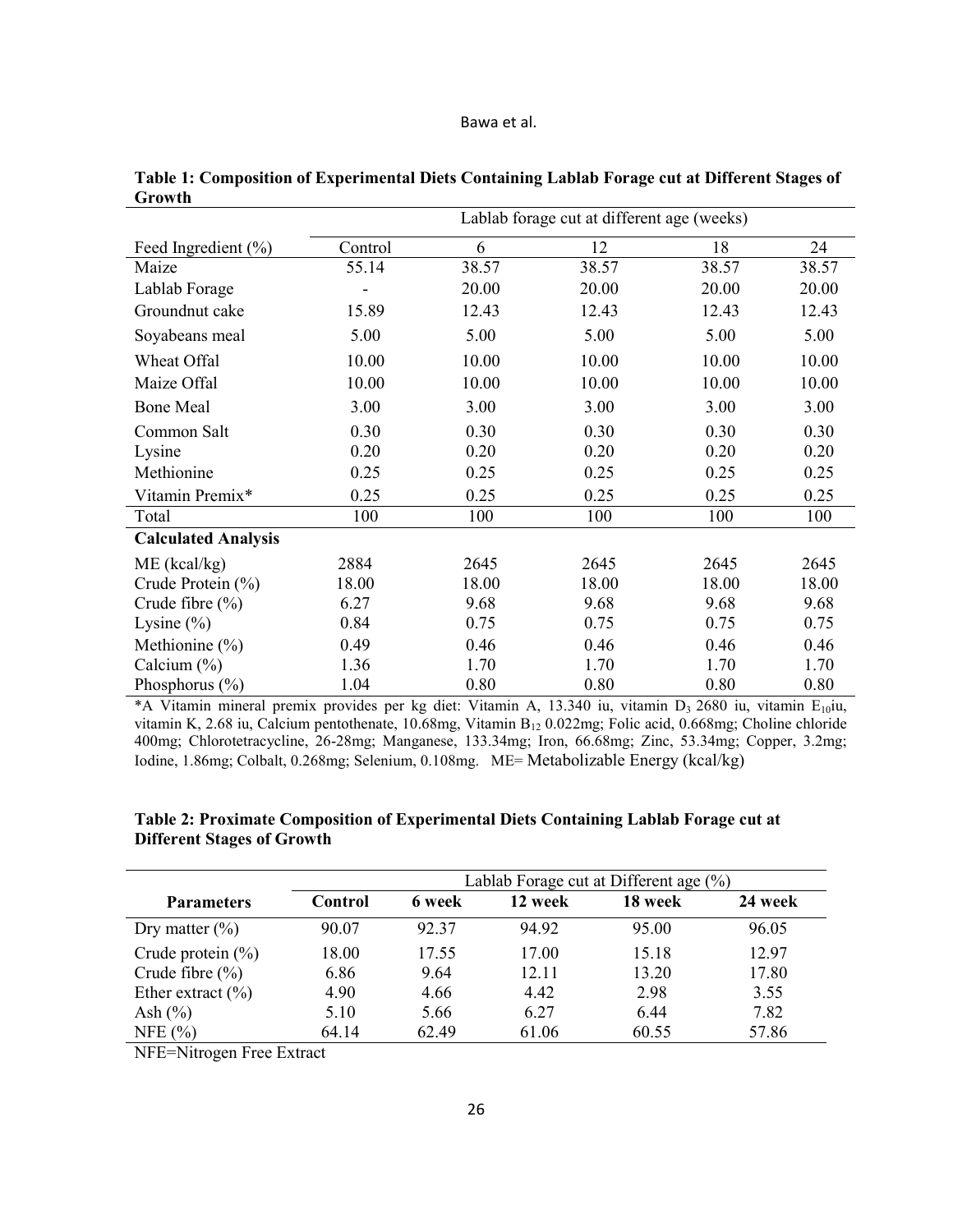### *Carcass evaluation*

Four rabbits were randomly selected from each treatment based on the group average weight for carcass analysis. The animals were starved overnight before slaughtering at the Animal Products Laboratory, Department of Animal Science, Ahmadu Bello University, Zaria. The fur and the viscera were removed. The carcass was cut into prime cuts and each of the organs were removed. The dressing percentage was calculated as the ratio of the dress-out weight to live weight. The prime cuts and organ weights were each expressed as a percentage of the live weight.

### *Statistical analysis*

Data generated in the study were subjected to analysis of variance using SAS Package Version 9 (12), and were significant differences existed, means where separated using the Duncan Multiple Range Test.

#### **Results and Discussion**

The proximate composition of lablab forage cut at different stages of growth (Table 3) showed that lablab forage cut at 24 weeks post germination had significantly  $(P<0.05)$ higher dry matter and crude fibre content compare to those cut at 6 and 12 weeks of age post germination. The progressive increase in the dry matter and crude fibre content as the forage material aged was expected and was in agreement with the reports of (13, 14 ). The authors attributed the increase in dry matter and crude fibre content as observed in the present study to rapid lignifications of the forage material as the plant advanced in age.

 Age of cutting of lablab forage (weeks) Parameters **6** 12 18 24 SEM  $ME$  (kcal/kg)  $2509^{a}$  $2303^b$ 2110<sup>c</sup> 2072<sup>d</sup> 8.88 Dry matter  $(\% )$  $93.89^{\circ}$ 94.31<sup>b</sup> 95.03 ab 95.81 a 0.25 Crude protein  $(\% )$  $17.10^{a}$  $16.99<sup>a</sup>$  $16.60^{a}$  $9.11^{b}$ 0.05 Crude fibre  $(\% )$  $22.10^d$  $26.83^c$  $29.78^{\rm bc}$ 31.53<sup>a</sup> 0.14 Ether extract  $(\% )$  $0.86$ <sup>a</sup>  $0.83^{a}$  $0.60^b$  $0.15^{\circ}$ 0.02 Total ash  $(\%)$  $823^d$  9.07 c 9.12<sup>b</sup> 11.43 a 0.01 NFE  $(\% )$  $51.93^{a}$  48.62 b  $46.16^{\circ}$  $44.91$ <sup>d</sup> 0.12

**Table 3: Proximate analysis and metabolizable energy of lablab forage cut at different stages of growth**

 $a^{abc}$  = Means with different superscript on the same row differ significantly (P<0.05)

SEM = Standard Error of Mean ME= Metabilozable energy (MEkcal/kg)

The ash content of the forage materials followed the same trend as observed for the dry matter and crude fibre. On the other hand, crude protein, metabolizable energy, ether extract and nitrogen free extract showed

a declining trend as the forage material became older. Lablab forage cut at 6 weeks post germination had significantly ( $P < 0.05$ ) higher crude protein  $(17.10\%)$ , while 24 weeks old forage had the lowest crude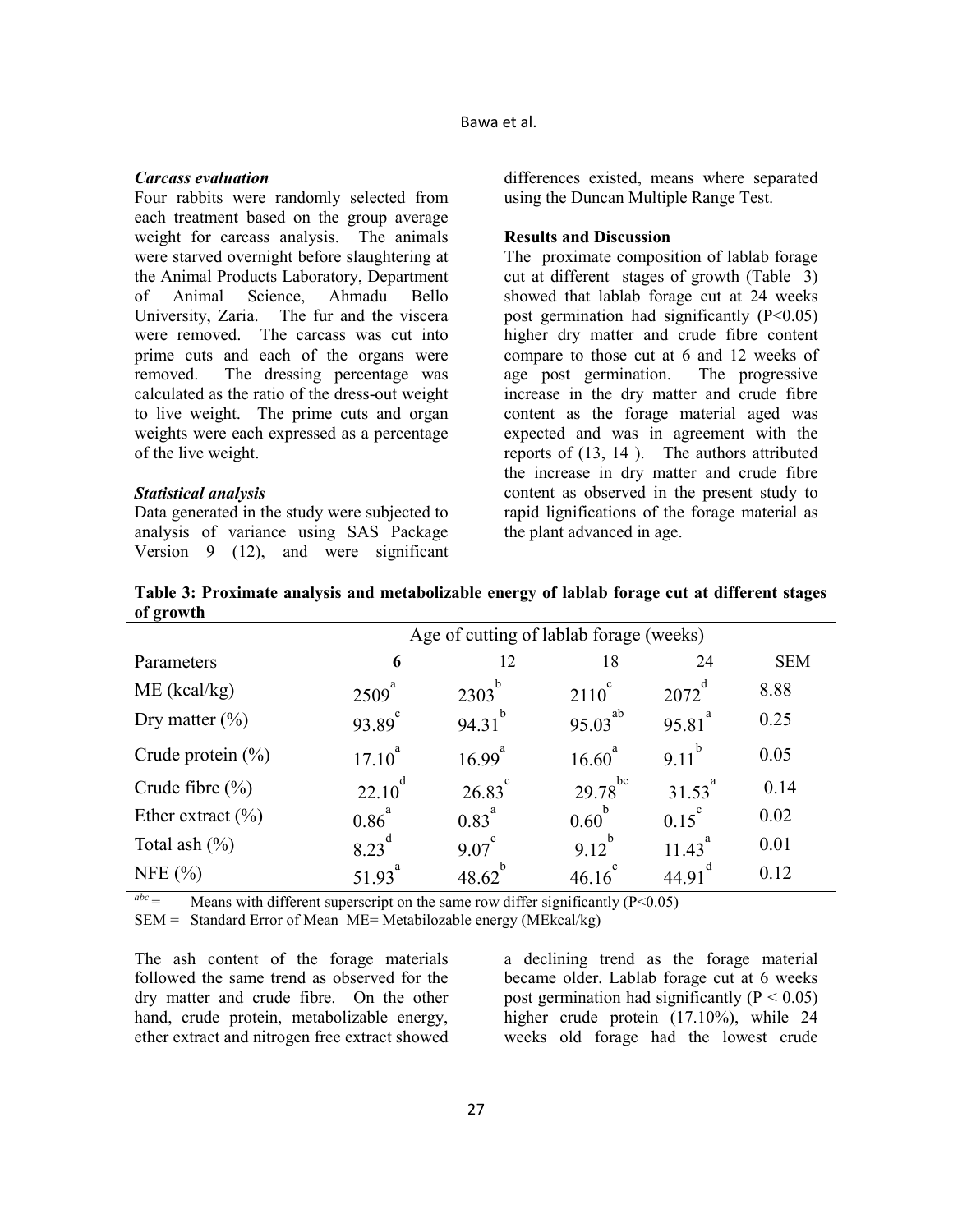protein (9.11%). The result of the crude protein range (17.10%) obtained in this study was in agreement with the mean value of (17.3%) reported by (4) in the same location and with the mean value of 17.2% reported elsewhere by (15). The trend observed for crude protein was in conformity with reports by (16, 17, 18) and is mainly attributed to dilution of the crude protein contents of forage crops by the rapid accumulation of cell wall carbohydrates at the latter stages of growth (19). Metabolizable energy values decreased from 2509kg at 6 weeks to 2072kg at 24 weeks of cutting. Ether extract decreased from 0.86% (6 weeks) to 0.15% (24 weeks) and nitrogen free extract also steadily declined from (51.93%) at 6 weeks to (44.91%) at 24 weeks. The decline in crude protein and soluble

carbohydrate content as the cutting intervals increased supported earlier observation by (16, 17, 18, 19). Generally, the proximate results and the calculated metabolizable energy supported harvesting of lablab forage at 12 weeks of age for optimum nutrient content to be used for tissue building by the animals.

**Table 4: Effect of Lablab forage cut at different stages of growth on performance of weaner rabbit**

|                                  | Age of Cutting of Lablab Forage (weeks) |                 |                     |               |                    |            |  |
|----------------------------------|-----------------------------------------|-----------------|---------------------|---------------|--------------------|------------|--|
| Parameters                       | Control                                 | <sub>(b)</sub>  |                     | 18            | 24                 | <b>SEM</b> |  |
| Initial weight $(g)$             | 541.67                                  | 541.67          | 541.67              | 541.67        | 541.67             | 0.00       |  |
| Final weight $(g)$               | $1016.7^b$                              | $1025.5^{b}$    | 1166.7 <sup>a</sup> | $1133.3^{a}$  | $1030.5^{ab}$      | 57.09      |  |
| Feed intake $(g/d)$              | $38.10^c$                               | $43.75^{\circ}$ | $45.68^{b}$         | $49.40^{b}$   | 54.67 <sup>a</sup> | 2.18       |  |
| Weight gain $(g/d)$              | $8.34^{b}$                              | $8.93^{b}$      | 14.32 <sup>a</sup>  | $11.01^{ab}$  | $10.72^{ab}$       | 1.03       |  |
| Feed conversion ratio            | $4.57^{ab}$                             | $4.90^{ab}$     | $3.19^{a}$          | $4.49^{ab}$   | $5.10^{b}$         | 0.49       |  |
| Feed cost/kg gain $(\mathbb{N})$ | $280.50^{b}$                            | $256.00^{ab}$   | $125.35^{a}$        | $225.00^{ab}$ | $186.45^{ab}$      | 20.50      |  |
| Mortality %                      | $\Omega$                                |                 |                     | $\theta$      | $\theta$           | 0.00       |  |

Means with different superscript on the same row differ significantly  $(P<0.05)$ 

SEM = Standard error of mean ADWI= Ave daily water intake (ml)

Growth Performance of Weaner rabbits fed lablab forage cut at different stages of growth is presented in Table 4. There were significant differences (P<0.05) in final live weight, feed intake, weight gain, feed conversion ratio and cost per kg gain across the dietary treatments.

Generally, feed intake increased significantly (P<0.05) as the age at which the lablab forage was cut increased. This was expected and could be explained on the basis of the crude fibre and dietary energy intake. As

lablab forage advanced in age, there was a progressive increase in the structural fibre which is made up of cellulose, hemicululose and insoluble lignin. The dietary energy on the other hand decreased as the age at harvest of lablab forage varied from 6 to 24 weeks (Table 3). The rabbits consumed more of the diet as the age at harvest of lablab forage increased in attempt to compensate for the low dietary energy associated with high fibre diets. This was in consonance with (20) who reported that increased crude fibre intake in monogastric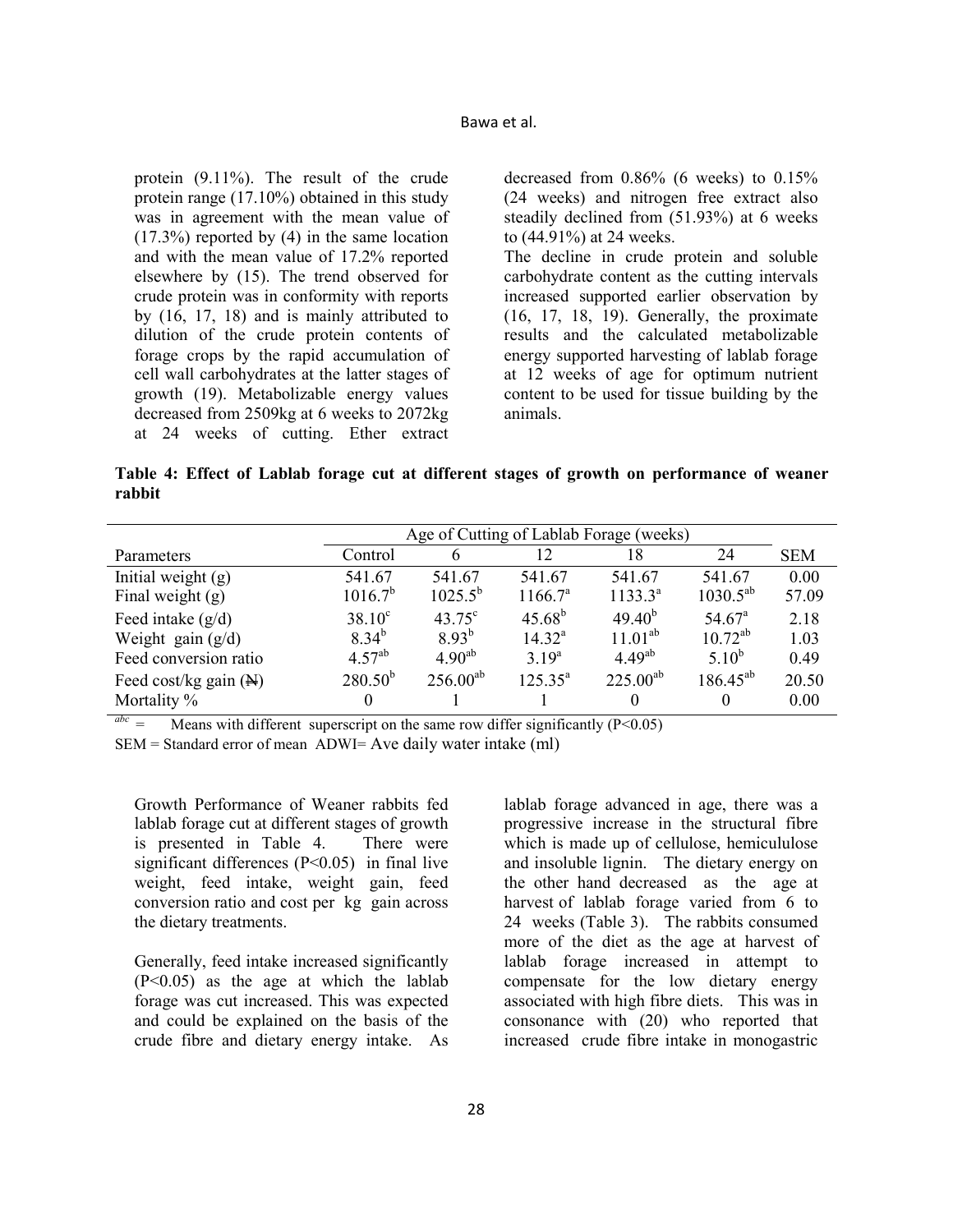animals can result in increased voluntary feed intake as a means of compensating for lower energy density of the diet.

Rabbits fed diets containing lablab forage cut at 12 weeks of age had significantly  $(P<0.05)$ better weight again and final live weight than those on other dietary treatments. The improved weight gain of rabbits fed diets containing lablab forage cut at 12 weeks of age compare to those on the control (without lablab forage) and diets containing lablab cut at 6 weeks of age was in agreement with (20, 21). These authors reported that fibre in a diet among other things improves feed intake, digestion by opening up concentrate material and better growth when fed at the optimum level of inclusion. Low fibre diets on the other hand predispose rabbits to caecal-colonic hypomotility and diarrhoea due to proliferation of pathogens as a result of carbohydrates overload in the hindgut. The dietary fibre intake of rabbits fed the control diet and 6-week old lablab forage based diets was below the minimum 12-13% dietary fibre requirement of rabbit and could be responsible for the poor weight gain and final weight of animals on these dietary treatments compared to those on lablab forage cut at 12 weeks based diet. Rabbits fed lablab forage cut at 18 and 24 weeks based diets had higher feed intake without commensurate increase in weight gain and final weight compare to those on 12 weeks old lablab forage based diets. The poor utilization of feed by rabbits fed lablab forage cut at 24 weeks of age could be attributed to high fibre and low protein content of the forage material. High fibre and low protein content of a forage material is an indication of poor quality. Increase in dietary fibre and consequently dietary feed intake as observed for rabbit fed lablab forage cut at 24 weeks based diets in this study has been associated with decreased digestibility and utilization of nutrients (19,

22). The depressed weight gain and final live weight observed in rabbits fed lablab forage cut at 24 weeks based diet could be as a result of its low protein content. High level of protein is essential for body growth. Feed conversion ratio (FCR) was best (3.19) on the 12 weeks old lablab forage and least on the 24 weeks old lablab forage based diet (5.10). This suggest poorer conversion of lablab forage cut at 24 weeks of age to weight gain compare to lablab forage cut at 12 weeks of age post germination. Rabbits on the control diet (without lablab forage) had the highest cost per gain (N280.50) compared to those fed lablab forage based diets. Feed cost and consequently cost per gain was observed to be reduced when unconventional, protein rich forage legumes such as soybean forage was used as a supplement in rabbit diets (23, 24). Cost per kg gain is a function of the feed conversion ratio. The better feed conversion ratio observed on rabbits fed lablab forage cut at 12 weeks of age could be responsible for the least cost per gain observed on rabbits fed lablab forage cut at 12 weeks compared to those fed lablab forage cut at 6, 18 and 24 weeks old. Generally, there is cost savings with the use of lablab forage cut at 12 weeks of age compared to other dietary treatments. No mortality was observed at the course of the experiment suggesting that there was no significant (P<0.05) effect of treatments on the health status of the animals.

Apparent nutrient digestibility of rabbits fed diets containing lablab forage cut at different stages of growth is presented in Table 5. Rabbits fed the control diet had the best apparent nutrient digestibility coefficient for all the parameters measured. However, when the apparent nutrient digestibility coefficient results was compared with the growth performance parameter (Table 3), it can be deduced that, although the nutrients were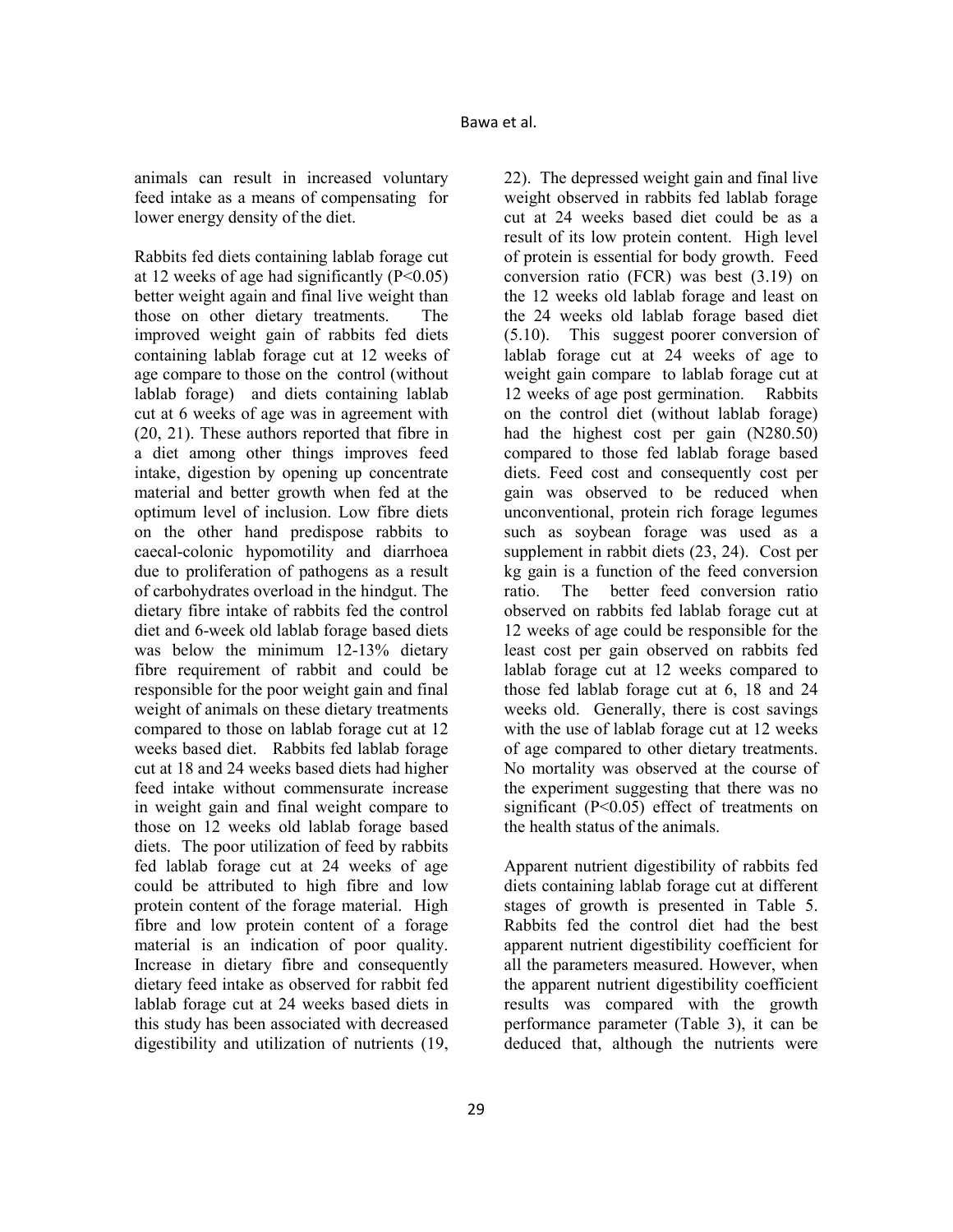fairly digested by rabbits fed the control diet, they were not effectively utilized to promote optimum growth at the tissue level. Calhoun *et al.* (25) and (26) had reported that absorption of nutrients does not necessary imply that the nutrients were utilized.

Generally, apparent nutrient digestibility coefficient of Dry matter (DM), crude protein (CP), crude fibre (CF), ether extract (EE) and ash for rabbits fed diets containing lablab forage cut at different age interval significantly  $(P<0.05)$  decreased as the forage material advanced in age. The apparent dry matter digestibility coefficient declined significantly  $(P<0.05)$  from 71.82% at 6 weeks to 56.66% at 24 weeks cutting interval post germination. Apparent crude protein digestibility coefficient for rabbits fed diets 1, 2 and 3 were similar  $(P>0.05)$  and significantly  $(P<.05)$  better than those fed diets containing lablab forage cut at 18 and 24 weeks of age. For crude fibre, rabbits fed control diet and lablab forage cut at 6, 12 and 18 weeks based diets were not significantly (P>0.05) different. However, animals fed diet 5 had significantly (P<0.05) lower digestibility of crude fibre compared to those for control, 6 and 12 weeks old forage based diets. For ether extract and ash apparent nutrient digestibility coefficient, only rabbits fed control diet differed significantly (P<0.05) with those fed lablab cut at 24 weeks old based diet.

The decline in apparent nutrients digestibility coefficient with advanced stage of cutting lablab forage observed in this study was earlier reported by (27) and also agreed with earlier results reported for lablab in the Northern Guinea Savanna Zone of Nigeria (28, 29, 30). Van Soest (19) indicated that the stage of maturity of a forage plant at harvest is one major factor that could affect digestibility of nutrients.

As forage plant matures, the amount of structural fibre and lignin increases. While the structural fibre components can be partially digested by animals, lignin is not easily digested. Adjei and Fianu (31) indicated that as the amount of structural fibre and lignin increases, digestibility of forage and other dietary nutrients by livestock reduced. Decrease in crude fibre digestibility with increasing level of fibre in the diets of rabbits has also been reported (27). The apparent digestibility of the crude protein in *lablab purpureus* forage has been reported for sheep (32), cattle (33) with coefficient in the range of 54.50 to 76.10%. The range of apparent crude protein (CP) reported for the present study was similar to the range reported by (34). Generally, trend observed for the apparent nutrient digestibility coefficients supported the growth performance results in this study. The haematological indices examined were generally not significantly (P>0.05) affected by the dietary treatments. (Table 6) Blood metabolites profile have been used widely to establish the health status of animals particularly when they are subjected to dietary treatments that has the tendency of affecting their wellbeing.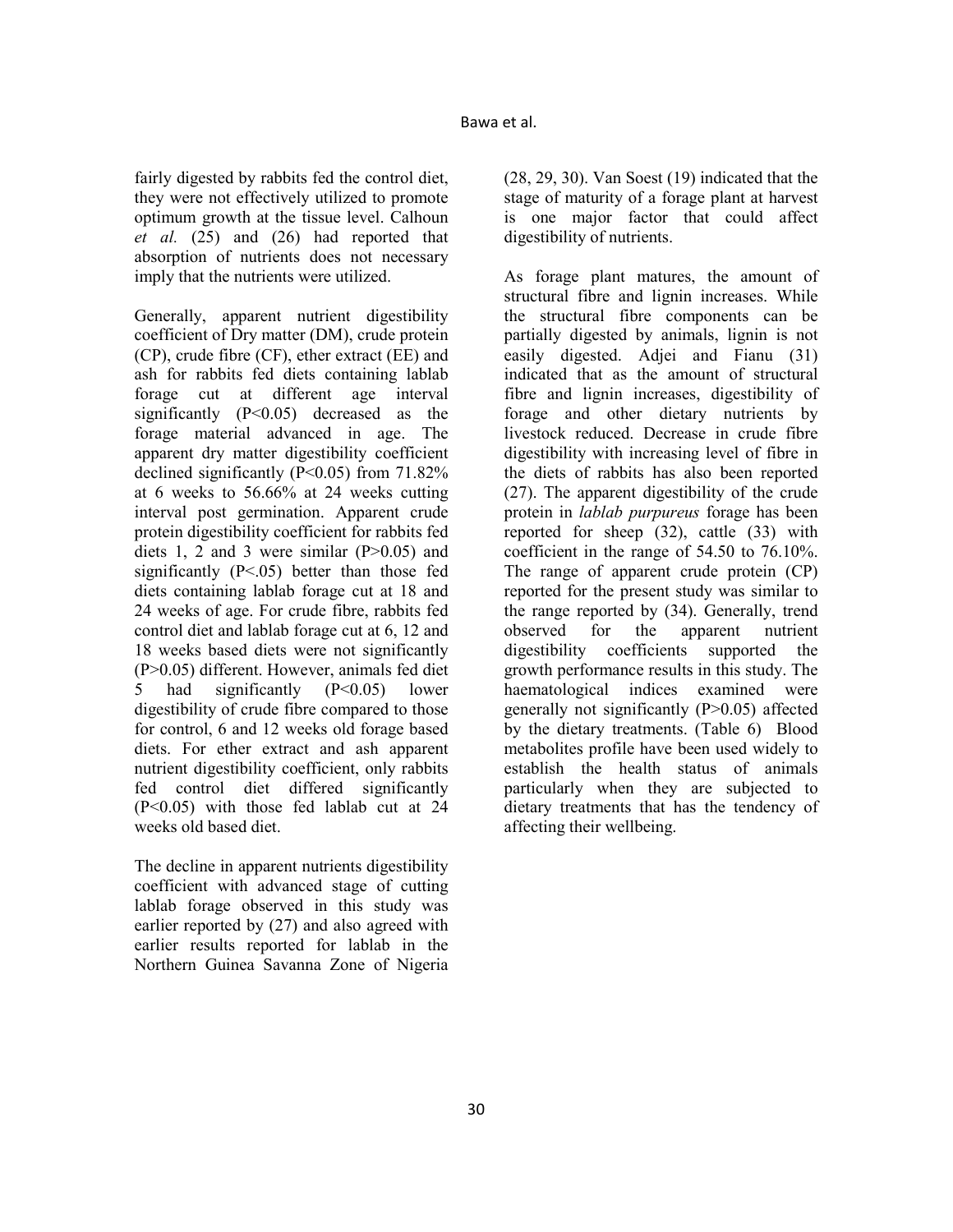| Bawa et al. |  |
|-------------|--|
|-------------|--|

|                      |            | Age of cutting of lablab forage (weeks) | <b>SEM</b>   |             |             |      |
|----------------------|------------|-----------------------------------------|--------------|-------------|-------------|------|
| Parameters           | Control    | 6                                       | 12           | 18          | 24          |      |
| Dry matter           | a<br>86.82 | ab<br>71.82                             | ab<br>65.50  | 63.77       | 56.66       | 4.29 |
| Crude Protein        | $72.48^a$  | $72.00^a$                               | $71.99^{ab}$ | $71.89^{b}$ | $70.93^{b}$ | 3.27 |
| Crude Fibre          | 72.31      | a<br>7181                               | a<br>70.00   | ab<br>69.72 | 55.25       | 4.30 |
| <b>Ether Extract</b> | 85.08      | ab<br>80.94                             | ab<br>75.95  | ab<br>65.97 | 62.83       | 4.05 |
| Ash                  | 76.00      | 75.40                                   | 73.76        | ab<br>68.63 | ab<br>64.34 | 5.54 |
| <b>NFE</b>           | 69.34      | 68.74                                   | 67.84        | 60.90       | 52.72       | 5.17 |

**Table 5: Apparent nutrient digestibilities of rabbit fed diets containing lablab forage cut at different age interval (%)** 

 $a^{abc}$  = Means with different superscript on the same row differ significantly (P<0.05)

SEM = Standard error of mean

The total protein (TP), packed cell volume (PCV), haemoglobin (Hb), white blood cell (WBC) concentration values were within the normal range established for rabbits (35). The haematological values were also similar and within the range reported by (36) for rabbits. This could be an indication that the rabbits were healthy throughout the period of the experiment. The stage of growth at which lablab forage was cut had no negative effect on the health status of the animal.

|                           |         |       |       | Age of cutting of lablab forage (weeks) |       |            |  |
|---------------------------|---------|-------|-------|-----------------------------------------|-------|------------|--|
| <b>Parameters</b>         | Control | 6     | 12    | 18                                      | 24    | <b>SEM</b> |  |
| Packed cell volume $(\%)$ | 40.50   | 46.50 | 46.90 | 41.00                                   | 42.00 | 1.53       |  |
| Haemoglobin $(\% )$       | 13.50   | 14.45 | 15.30 | 13.60                                   | 13.97 | 0.51       |  |
| $MCH$ (pg)                | 20.30   | 20.60 | 20.62 | 20.41                                   | 20.46 | 0.21       |  |
| MCHC (g/dl)               | 33.33   | 33.22 | 33.24 | 33.17                                   | 33.26 | 0.03       |  |
| White blood cell $(\% )$  | 4.90    | 5.50  | 6.32  | 4.11                                    | 6.20  | 0.63       |  |
| Total Protein $(g/dl)$    | 7.15    | 6.34  | 6.40  | 8.53                                    | 5 77  | 0.79       |  |

**Table 6: Haematological parameters of weaner rabbits fed lablab forage cut at different stages of growth** 

 $\frac{abc}{c}$  = Means with different superscript on the same row differ significantly (P<0.05)

SEM = Standard error of mean

MCH = Mean cell haemoglobin

MCHC = Mean cell haemoglobin contraction

The result on carcass and organ characteristics of rabbit fed diets containing lablab forage cut at different stages of growth is presented in Table 7. The differences among the dietary treatments were significant (P<0.05) for the live weight, carcass weight and dressing percentage. Animals fed diet containing lablab forage cut at 12 weeks post germination had relatively higher values for live weight, carcass weight and dressing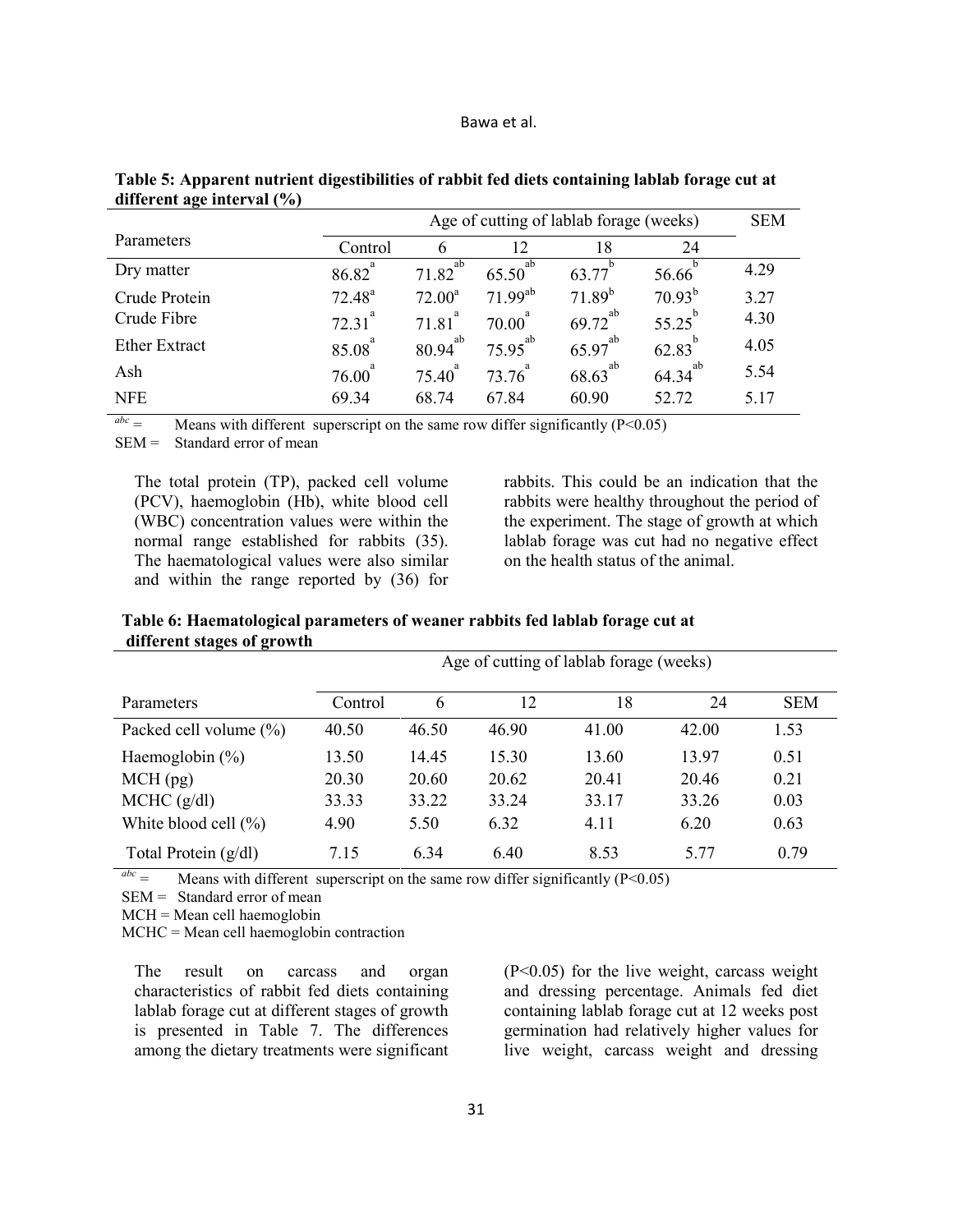Bawa et al.

percentage compared to control and diet containing lablab forage cut at 6 weeks of age. The values obtained for dressing out percentage was in the range of 45.46 to 53.19. These values were similar to 47.74 to 50.38% reported by (38) but lower than 69.49-73.98% obtained by (37). The small intestine length ranged between 273 to 288cm and were statistically similar among dietary treatments. In an earlier study, Asuquo (39) fed forages in mixed feeding regime and had small intestinal length of 269 to 290cm for weaned rabbits. The relatively longer large intestine observed in rabbits fed diet containing lablab forage cut at 12 weeks of age compared to those fed control or diet containing lablab forage cut at 6 weeks of age could be attributed to fibre. The weight of the major organs (heart, liver, kidney and lungs were significantly different (P>0.05) among dietary treatments. The weight of major prime cuts were also significantly different (P>0.05) among dietary treatment. However, the differences observed among dietary treatment for most of the prime cuts parts and organs did not follow a particular trend.

**Table 7: Carcass characteristics of weaned rabbits fed lablab forage cut at different stages** 

|                                                                      | Age of cutting of lablab forage (weeks) |                     |                     |                  |                      |            |  |
|----------------------------------------------------------------------|-----------------------------------------|---------------------|---------------------|------------------|----------------------|------------|--|
| Parameters                                                           | Control                                 | 6                   | 12                  | 18               | 24                   | <b>SEM</b> |  |
| Slaughter weight (g)                                                 | $10\overline{50^b}$                     | $1075^{\rm b}$      | $1175^a$            | $1125^{ab}$      | $1125^{ab}$          | 23.76      |  |
| Carcass weight $(g)$                                                 | $536.40^{ab}$                           | 499.50 <sup>b</sup> | $625.00^a$          | $550.00^{ab}$    | $560.00^{ab}$        | 22.6       |  |
| Dressing $(\%$ )                                                     | 51.08 <sup>a</sup>                      | $45.46^{b}$         | $53.19^{a}$         | $49.89^{ab}$     | $49.78^{ab}$         | 0.67       |  |
| Length of Small intestine (cm)                                       | 278.50                                  | 273.00              | 288.00              | 283.00           | 278.50               | 12.44      |  |
| Length of Large intestine (cm)                                       | $148.50^{ac}$                           | $141.50^{\circ}$    | $178.50^a$          | $118.50^{\circ}$ | $153.50^{ab}$        | 7.65       |  |
| Prime cuts and organ weight expressed as a percentage of live weight |                                         |                     |                     |                  |                      |            |  |
| Heart $(\%)$                                                         | $0.24^{\rm a}$                          | $0.23^{ab}$         | $0.24^{\text{a}}$   | $0.21^{bc}$      | 0.20 <sup>c</sup>    | 0.006      |  |
| Liver $(\%)$                                                         | $3.13^{a}$                              | $2.74^{\circ}$      | $3.21^{a}$          | $2.92^{b}$       | $2.93^{b}$           | 0.041      |  |
| Lung $(\%)$                                                          | bc<br>0.64                              | $0.47^\circ$        | $0.85^{\mathrm{b}}$ | $0.82^{b}$       | $0.57$ <sup>bc</sup> | 0.04       |  |
| Kidneys $(\% )$                                                      | $0.81$ <sup>a</sup>                     | $0.70^{b}$          | $0.84^{^{a}}$       | $0.84^{^{a}}$    | $0.70^{b}$           | 0.02       |  |
| Spleen $(\% )$                                                       | $0.06^{\mathrm{b}}$                     | $0.06^{\mathrm{b}}$ | $0.07^{\rm ab}$     | $0.09^{a}$       | $0.06^{\mathrm{b}}$  | 0.005      |  |
| Shoulder $(\% )$                                                     | $17.58^{a}$                             | $16.35^{b}$         | $17.33^{a}$         | $16.51^{b}$      | $17.36^{a}$          | 0.190      |  |
| Loin $(\% )$                                                         | $13.17^{a}$                             | $10.59^{b}$         | $11.64^{b}$         | $12.79^{\rm a}$  | $12.72^a$            | 0.87       |  |
| Thigh $(\%)$                                                         | $17.35^{\circ}$                         | $15.44^{b}$         | $18.72^a$           | $16.90^{ab}$     | $18.19^{a}$          | 0.36       |  |
| Head $(\% )$                                                         | 9.20                                    | 9.25                | 9.74                | 9.56             | 9.63                 | 0.30       |  |
| Legs $(\%)$                                                          | $\mathbf b$<br>3.27                     | 3.22                | $5.44^{a}$          | 3.34             | $2.88^{b}$           | 0.43       |  |
| Skin $(\%)$                                                          | 7.00 <sup>b</sup>                       | $7.59^{ab}$         | $8.74^{a}$          | 8.59             | $7.86^{ab}$          | 0.35       |  |
| Tail $(\%)$                                                          | $0.23^{b}$                              | $0.47^{a}$          | $0.47^{^{a}}$       | $0.47^{^a}$      | $0.52^{a}$           | 0.40       |  |
| Weight of stomach $(g)$                                              | 1.25                                    | 1.33                | 1.35                | 1.33             | 1.38                 | 0.30       |  |
| Weight of Small intestine (g)                                        | 2.83                                    | 2.17                | 2.67                | 2.54             | 2.49                 | 0.50       |  |
| Weight of Large intestine $(g)$                                      | $3.45^{a}$                              | $2.79^{b}$          | $2.36^b$            | $3.45^{a}$       | $3.32^{ab}$          | 0.05       |  |

 $a^{abc}$  = Means with different superscript on the same row differ significantly (P<0.05)

SEM = Standard error of mean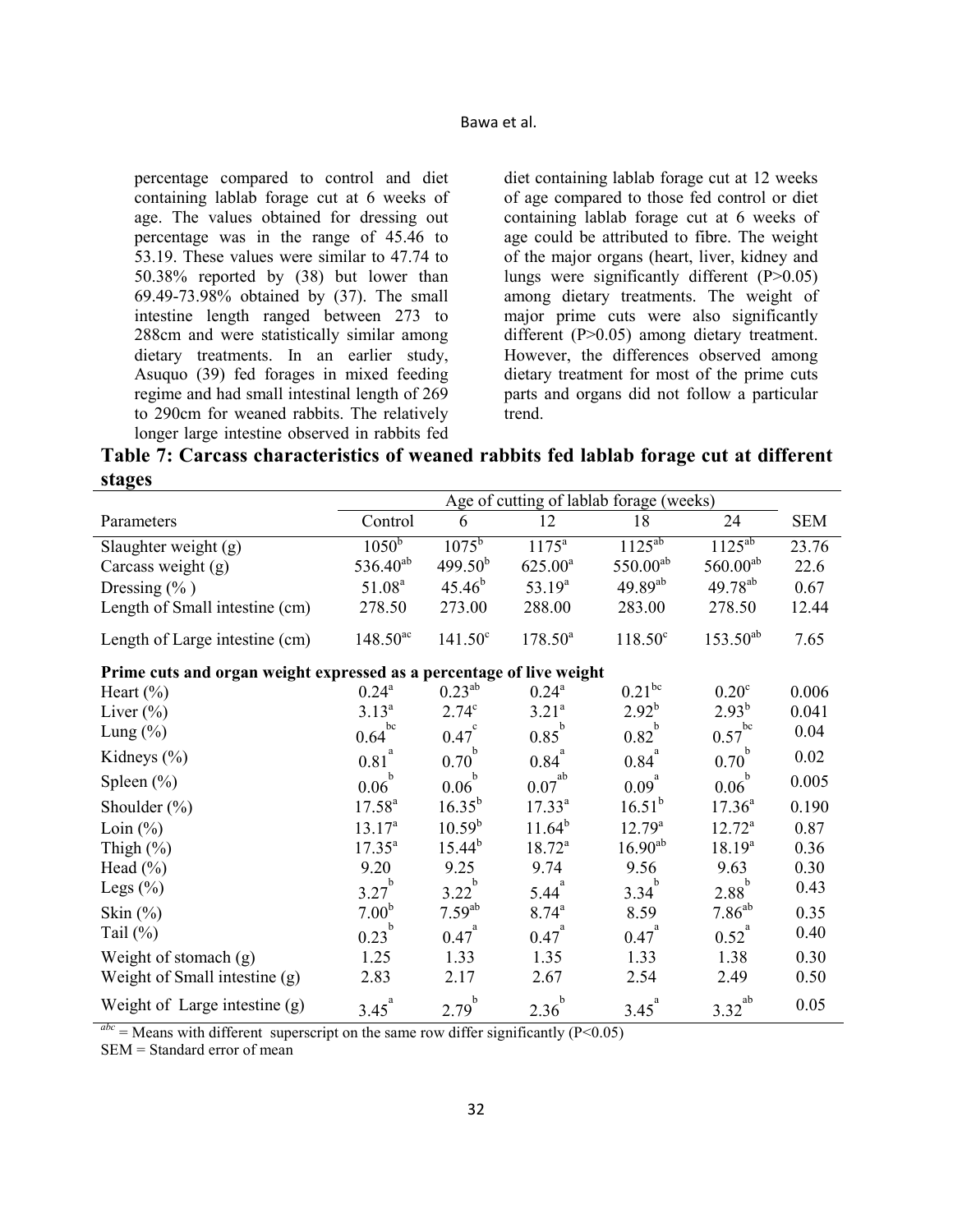## **Conclusion and Applications**

It was concluded that:

- 1. The dry matter (DM) and crude fibre (CF) values showed steady increase as the lablab forage advanced in age, while the crude protein (CP) content showed significant (P<0.05) decrease as the plant aged.
- 2. The best age to cut lablab forage for optimum performance in rabbit was found to be 12 weeks.

## **References**

- 1 Musalia, L.M., Anandan, S., Sastry, V.R, Katiyar, R.C. and Agrawal, D.K. (2005). Effect of replacement of groundnut cake with Urea treated neem *(Azadirachta indica*) seed kernel on nutrient utilization in Lambs. *Asian Australia Journal Animal Science* 155 (9): 1273-1277.
- 2 Dafwang, I.I. (2006). Milk, eggs, and meat from farm wastes; explorations in Animal Nutrition on Research and Extension. An Inaugural Lecture. University Organized Lecture Committee. Vice Chancellor's Office, Ahmadu Bello University, Zaria. Nigeria. 27 – 29 March
- 3 Olorede, B.K., Onifade, A.A. and Babatunde, G.M. (1997). Corporative Utilization of Shear butter cake and Palm Cake by broiler chickens. *Nigeria Journal of Animal Production*. 24 (2) 124- 131.
- 4 Tanko, R.J.; Kallah, M.S. and Otchere, E.O. (1990).Livestock

production in Northern Nigeria.Dry matter yield and chemical composition of dual purpose legumes. A paper presented at the  $15<sup>th</sup>$  Annual Conference of the Nigerian Society of Animal Production Ago – Iwoye Nigeria.

- 5 Hendricksen, R. E. and Minson, D. J. (1985). *Lablab Purpereus* – A review herbage abstract.. Division of tropical crops and pastures, Cunningham Laboratory, St Lucia, Brisbane, Queensland 4067, Australia. 55(8):217-228
- 6 Amodu, J.T., Kallah, M.S., Adeyinka, I.A and Lakpini, C.A.M. (2004). Response of lablab varieties to farmyard manure in the northern guinea savanna of Nigeria. In: Sustaining livestock production under changing economic fortunes. Proceedings of the 29<sup>th</sup> Annual Conference of the Nigeria society for Animal Production held in Sokoto 21-25 March, 2004 Pp 293-297.
- 7 Agishi, E.C. (1983). Forage legume and pasture development in Nigeria. In: S. Nuru and S.G. Ryan (eds). *Agricultural Research ACIAR proceeding*, series 4; pp  $79 - 87$ .
- 8 Fribourg, H.A., Overton, J.R., McNeil, W.W., Culvahouse, E. W., Montgomery, M.J., Smith, M.R.J., Carlise, J. and Robinson, N.W. (1984). Evaluations of the potential warm season forage in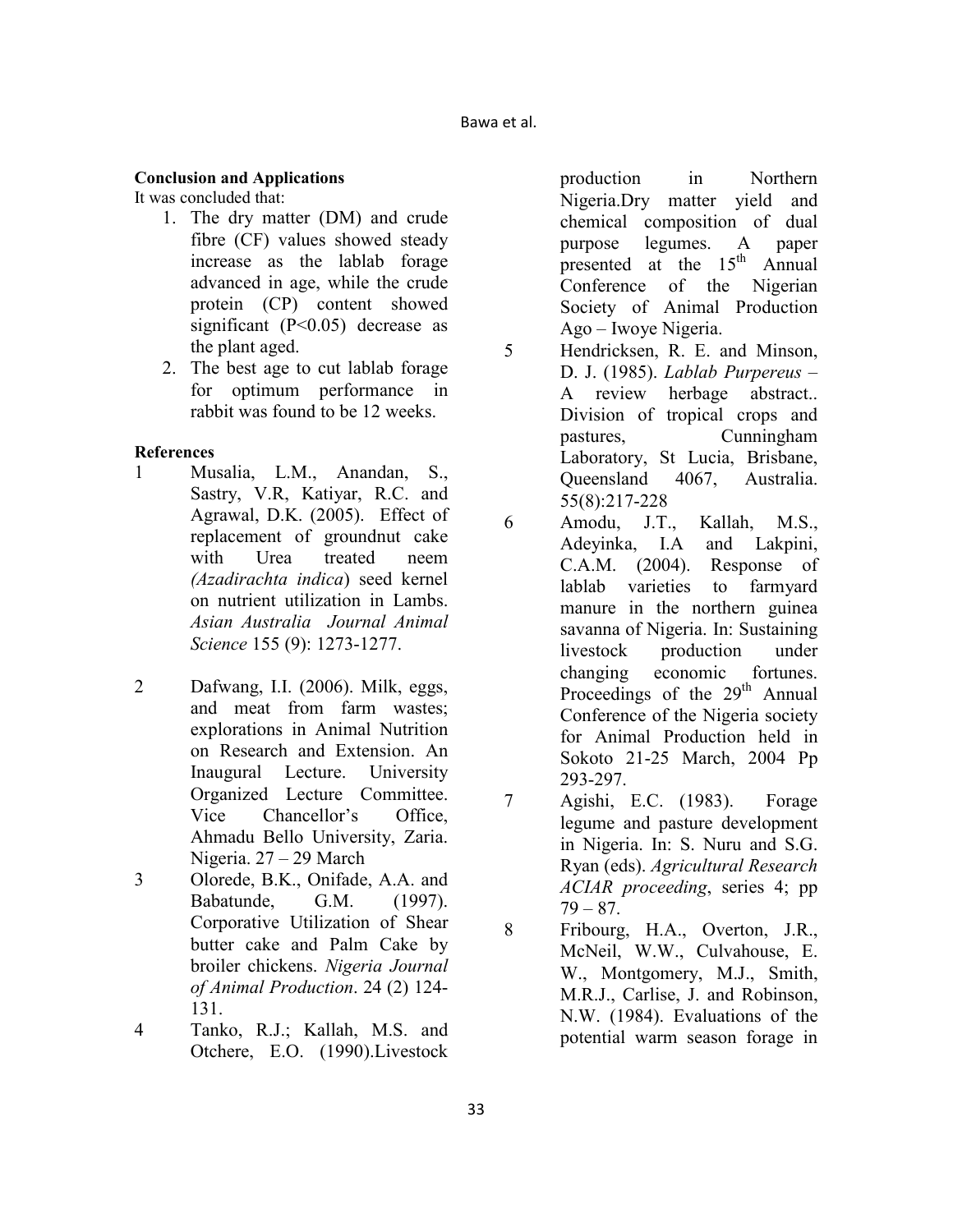the mid-south. *Agronomy Journal*, 76-905-1000.

- 9 AOAC, (1990). Association of official Analytical chemists, 15<sup>th</sup>Edition. Washington D.C.
- 10 Pauzenga, U. (1985). *Feeding parent stock*. Zootecnia international Pp 22-24.
- 11 Lamb, G.N. (1991). Manual of veterinary laboratory Technique.CIBA-GEIGY. Kenya. Pp 98-99.
- 12 S.A.S (2006), *Statistical Analysis System Institute Inc*. User's Guide. Statistics version  $6<sup>th</sup>$  ed. Carry. North Carolina, U.S.A.
- 13 Adjei,M.B., and Fianu, F.K. (1985). The effect of cutting interval on the yield and nutritive value of some tropical legumes on the coastal Grassland of Ghana. *Tropical Grasslands* Vol. 19.No. 4.
- 14 Ademosum, A. A. (1970). Nutritive evaluation of Nigerian forages and effect of stages of maturity on nutritive value of stylosanthe, *Nigerian Agriculture Journal.* 7:164-173.
- 15 Hendricksen, R. E. and Minson, D. J. (1985).*Lablab Purpereus* – A review herbage abstract.. Division of tropical crops and pastures, Cunningham Laboratory, St Lucia, Brisbane, Queensland 4067, Australia. Vol. 55, No. 8, Pp 217-228
- 16 Taye, B., Solomon, M., and Prasad, N.K. (2007). Effects of cutting dates on nutritive value of Napier (*Pennisetum purpureum*)

grass planted sole and in association with Desmodium (*Desmodium intortum)* or lablab. (*Lablab purpureus*). *Livestock Research for Rural Development*.  $19(1): 100 - 115.$ 

- 17 Tessema, Z., Baars, M.R. and Alemu, Y. (2002). Effect of plant height at cutting, source and level of fertilizer on yield and nutritional quality of Napier grass (*Pennisetum purpureus L.) African Journal of Range and forage science*. 19:123-128.
- 18 McDonald, P., Edwards, R. A., Greenhalgh, J.D. and Morgan, C.A.  $(2002)$ . *Animal Nutrition*  $6<sup>th</sup>$ Edition. Longman, United Kingdom, Pp. 607.
- 19 Van Soest, P.J. (1994). *utritional Ecology of the ruminant* (2nd ed.). Comstock Publishing Association, Cornell University Press, Ithaca.
- 20 Cheeke, P.R., Grobner, M.A., Patton, N.M. (1986). Fibre digestion and utilization in rabbits. *The Journal of Applied Rabbits Research*. 7(1):31 – 37.
- 21 Jokthan, G.E., Alawa, J.P. and Adamu, AM. (2006). The effect of fiber sources on the performance of young rabbits. *igerian Journal of Animal Production*, 33(2):192-196
- 22 McDonald, P., Edwards, R. A., Greenhalgh, J.D. and Morgan, C.A.  $(2002)$ . *Animal Nutrition*  $6<sup>th</sup>$ Edition. Longman, United Kingdom, Pp. 607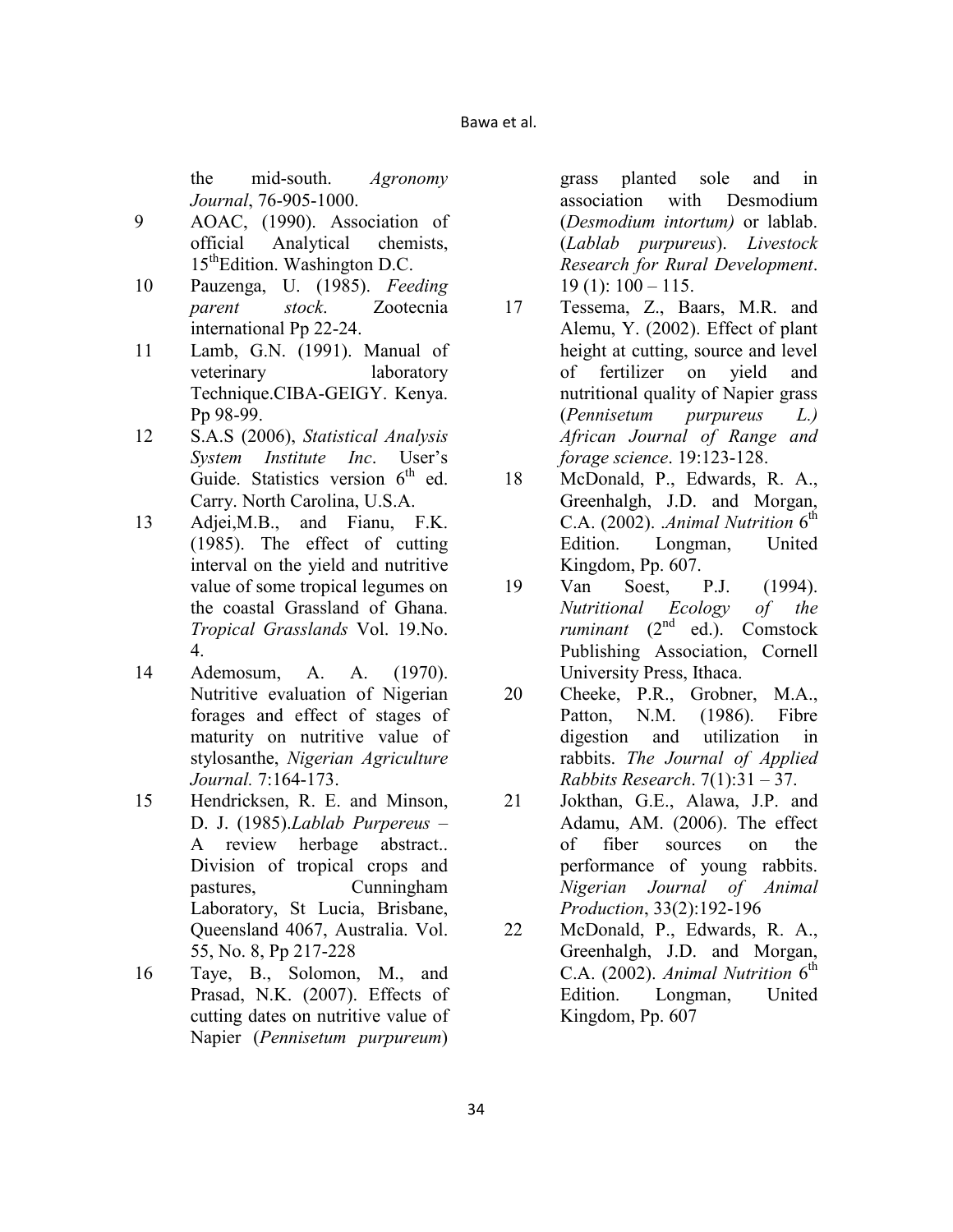- 23 Iyeghe-Erakpotobor, G.T. (2006). Performance of grower rabbits fed concentrate and Stylosanthes (Verano) combination under tropical conditions. *Animal Science Journal*. 77(1): 71 – 78.
- 24 Iyeghe-Erakpotobor, G.T. (2007). Effect of concentrate and forage type on performance and digestibility of growing rabbits under sub-humid tropical conditions. *Asian Journal of Animal and Veterinary Advances.*  $2(3)$ :  $125 - 132$ .
- 25 Calhoun, W.K., Hepburn, F.N. and Bradley, W.B. (1960). The availability of lysine in wheat flour breed and gluten. *Journal of utrition* 70:337 – 347.
- 26 Ford, J.E., Henry, K.M. and Porter, J.W. (1967). Amino acid digestibility as a measure of amino acid availability. *Proceeding of Nutrition Society*  $26:$  ix  $-x$
- 27 Adegbola, T.A. and Okonkwo, J. C. (2002). Nutrient intake, digestibility and growth rates of rabbits fed varying levels of cassava leaf meal. *Nigerian Journal of Animal production* 29(1): 1-26.
- 28 Tanko, R.J., Kallah, M.S., Otchere, E.O. and Mohammad, I.R. (1992). Potential of dualpurpose legumes for fodder production. Paper presented at the Annual Cropping Scheme Meeting, IAR, ABU, Zaria. Nigeria.  $24 - 28$ <sup>th</sup> February, 1992.
- 29 Amodu, J.T., Onifade, O.S., Omokanye, A.Y., and Kallah, M.S. (1992). The effects of different sowing dates and spacing on forage and seed yield of *lablab purpureus*. Paper presented at the  $17<sup>th</sup>$  Annual Conference Nigeria Society. Animal Production. 23 to  $27<sup>th</sup>$ March, 1992, Abuja, Nigeria.
- 30 Lamidi, S.O., Abdullahi, B. and Omokanye, A.T. (1997). Short communication: Effect of plant spacing, phosphorus and time of harvest on forage yield of lablab (*Lablab purpureus*) Cv. Highworth, *Nigerian Journal for Animal Production*. 24(2)161 – 164.
- 31 Adjei, M.B., and Fianu, F.K. (1985). The effect of cutting interval on the yield and nutritive value of some tropical legumes on the coastal Grassland of Ghana. *Tropical Grasslands* Vol. 19.No. 4.
- 32 Jakhmola, R.C. and Pathak, N.N. (1981). Evaluation of the nutritive value of field bean (*Lablab purpureus*) for sheep. *Karala Journal of Veterinary Sciences* 12  $(2)$  295 – 300.
- 33 Hendricksen, R.E. (1981). Factors controlling the nutritional value of *Lablab purpureus* (L) sweet CV. Rongai. M.Sc. Thesis, Agronomy Department, University of Queensland.
- 34 Swenson, M.J. and Reece, W.O. (1993). *Dukes Physiology of Domestic Animals* 11<sup>th</sup> Edition